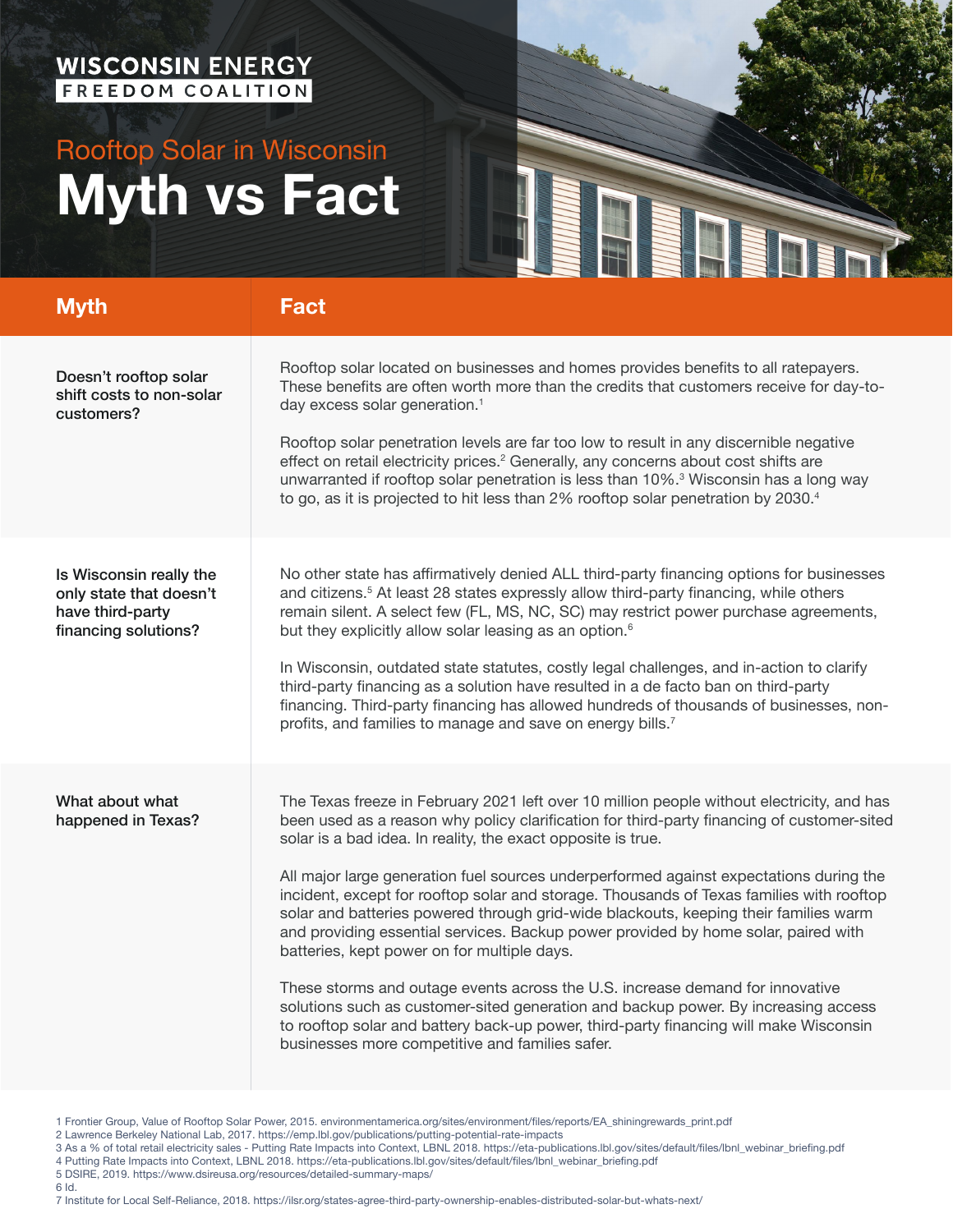

| <b>Myth</b>                                                                                                          | <b>Fact</b>                                                                                                                                                                                                                                                                                                                                                                                                                                                                                                                                                                                                                                                                                                                                                                                                                                                                                     |
|----------------------------------------------------------------------------------------------------------------------|-------------------------------------------------------------------------------------------------------------------------------------------------------------------------------------------------------------------------------------------------------------------------------------------------------------------------------------------------------------------------------------------------------------------------------------------------------------------------------------------------------------------------------------------------------------------------------------------------------------------------------------------------------------------------------------------------------------------------------------------------------------------------------------------------------------------------------------------------------------------------------------------------|
| Won't third-party<br>financing lead<br>to deregulation?                                                              | Third-party financing of rooftop solar is not a threat to regulation, nor does it signal a<br>move towards deregulation. Nearly a dozen states with regulated electricity markets<br>have expressly allowed third-party financing of some sort with no resulting deregulation. <sup>8</sup><br>Rooftop solar is customer-sited, located behind the utility meter and on private property.<br>Third-party financing of private solar is not unlike a home equity loan from a financial<br>institution or a car loan for your vehicle. Solar equipment should not be treated differently<br>than a gas-fired generator for lease from a local hardware store. Critically, private<br>financing options for private property should not be blocked by ambiguous laws.                                                                                                                              |
| Rooftop solar is<br>expensive and<br>inefficient compared<br>to other options.                                       | Comparing the two types of solar only on cost to generate electricity at the point<br>of generation ignores the value of distributed solar to the grid. Rooftop solar has<br>many benefits for the electric grid, resulting in long-term savings for all. Rooftop<br>solar can lower peak demand, on those 95 and sunny days, potentially cutting the<br>need for expensive investment in power plants across the grid. This can save<br>ALL ratepayers money.<br>The grid's wires, poles, substations, and meters are made stronger, more efficient,<br>and more resilient at a lower cost to ratepayers.<br>In fact, in an effort to transition to a clean energy grid, leveraging expanded rooftop solar<br>and storage can save ratepayers nationally \$473 billion by 2050 compared to a clean<br>electricity grid that doesn't utilize and expand rooftop solar and storage. <sup>9</sup> |
| All the studies cited are<br>national, isn't Wisconsin<br>different? Is there no<br>Wisconsin study?                 | The only study conducted in Wisconsin related to the value of rooftop solar was<br>conducted by We Energies in 2009. The value of energy was calculated to be about<br>\$0.15 per kWh over the PV system's 30-year lifetime, which is higher than the retail rate<br>for power, without even considering capacity benefits. <sup>10</sup><br>While this study is more than 10 years old and the results may be different today,<br>it is recognized locally generated solar energy has a value well above the average<br>electricity rate.                                                                                                                                                                                                                                                                                                                                                      |
| Utilities do not get any<br>payments from rooftop<br>solar customers<br>while still needing to<br>maintain the grid. | Solar customers are still required to pay monthly fixed charges on utility bills, just like<br>every other customer. Residential fixed bill charges on bills range from \$15-\$21 a month<br>throughout Wisconsin, regardless of the amount of energy used. These fees cannot be<br>avoided by generating your own solar, and go to cover costs to maintain the grid.                                                                                                                                                                                                                                                                                                                                                                                                                                                                                                                           |

8 AR, GA, NC, NM, SC, WV have passed affirmative legislation. CO, FL, IA, MI and OK have approved through agency action.

9 Vibrant Clean Energy, 2020. https://www.localsolarforall.org/roadmap

<sup>10</sup> http://psc.wi.gov/apps35/ERF\_view/viewdoc.aspx?docid=213884, page ES-9, Conclusions, bullet #2: "Value per unit of energy was calculated to be about \$0.15 per kWh over the PV system's 30-year lifetime."